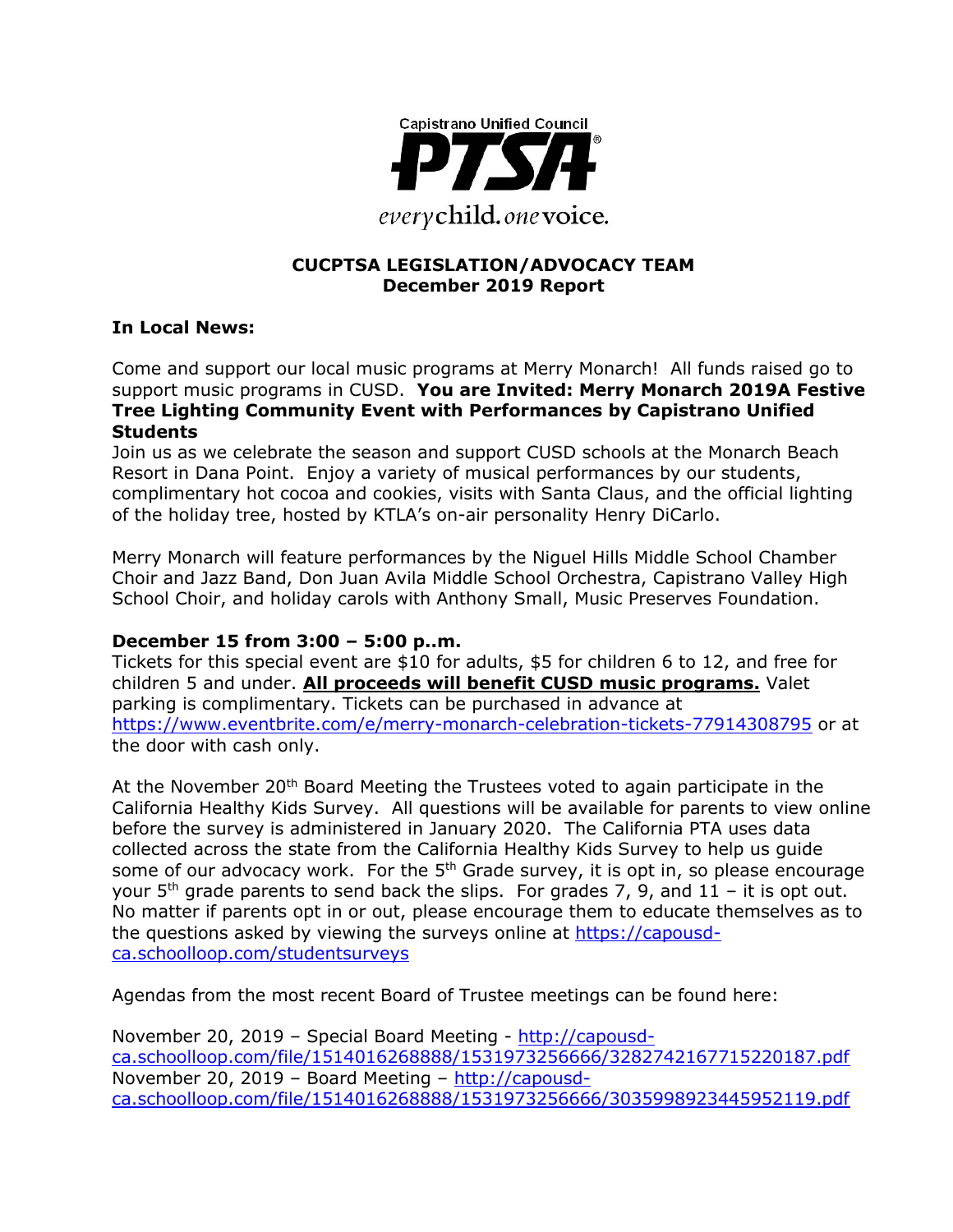October 16, 2019 – Board Meeting – [http://capousd](http://capousd-ca.schoolloop.com/file/1514016268888/1531973256666/4548345914124254951.pdf)[ca.schoolloop.com/file/1514016268888/1531973256666/4548345914124254951.pdf](http://capousd-ca.schoolloop.com/file/1514016268888/1531973256666/4548345914124254951.pdf) October 2, 2019 – Special Board Meeting – [http://capousd](http://capousd-ca.schoolloop.com/file/1514016268888/1531973256666/6738976160854703550.pdf)[ca.schoolloop.com/file/1514016268888/1531973256666/6738976160854703550.pdf](http://capousd-ca.schoolloop.com/file/1514016268888/1531973256666/6738976160854703550.pdf)

Minutes and Audio Recordings of Meetings can be found at [https://capousd](https://capousd-ca.schoolloop.com/pf4/cms2/view_page?d=x&group_id=1514016268888&vdid=wi10b1qsopu12s)[ca.schoolloop.com/pf4/cms2/view\\_page?d=x&group\\_id=1514016268888&vdid=wi10b1](https://capousd-ca.schoolloop.com/pf4/cms2/view_page?d=x&group_id=1514016268888&vdid=wi10b1qsopu12s) [qsopu12s](https://capousd-ca.schoolloop.com/pf4/cms2/view_page?d=x&group_id=1514016268888&vdid=wi10b1qsopu12s) Minutes are listed once approved, audio is typically posted within a day or two of the meeting. Also, on this page are links to 2018-2019 minutes/agendas/audio and previous years.

## **From Fourth District PTA:**

**Sacramento Safari February 24 & 25, 2020** – Registration is now open. Go to <http://www.fourthdistrictpta.org/2020-sacramento-safari-registration/> to register. Register by December 16, 2019 to take advantage of the discounted price.

Sacramento Safari is an amazing opportunity to advance your advocacy efforts, meet with other advocates, meet with electeds, and bring our message and issues to Sacramento. Please work with your unit to send a representative to Sacramento Safari this year.

## *Fourth District Advocacy Forum - Friday, Nov. 22, 2019*

**Bob Archuleta**, CA State Senator, Serving 32<sup>nd</sup> District, Parts of Los Angeles and Orange Counties, Republican, Elected November 2018.

**Ling Ling Chang**, CA State Senator, Serving 29<sup>th</sup> District, Parts of Los Angeles, Orange and San Bernadino Counties, Elected November 2018.

**Tyler Diep**, CA State Assemblyman Serving 72<sup>nd</sup> District, North Orange County. Elected November 2018.

## *Our mission is to speak for all children, how can parents be effective in communication with our elected officials?*

Archuleta: Involvement, remaining engaged in your child's education. Participate as much as possible within our PTA, together we are thousands of voices. Mr. Archuleta emphasized parents are welcome in his office and encouraged to write or email. Understands as parents, we are frustrated with dollars spent on education in our state.

Chang: Many non-profits, such as ourselves, CA PTA, do not have resources dedicated to solely campaign on a full-time basis for our children. Recognizing our elected officials by the PTA, such as awards. Calling attention to our elected officials can bring awareness and recognition whereas there might be no acknowledgement of a job welldone for education.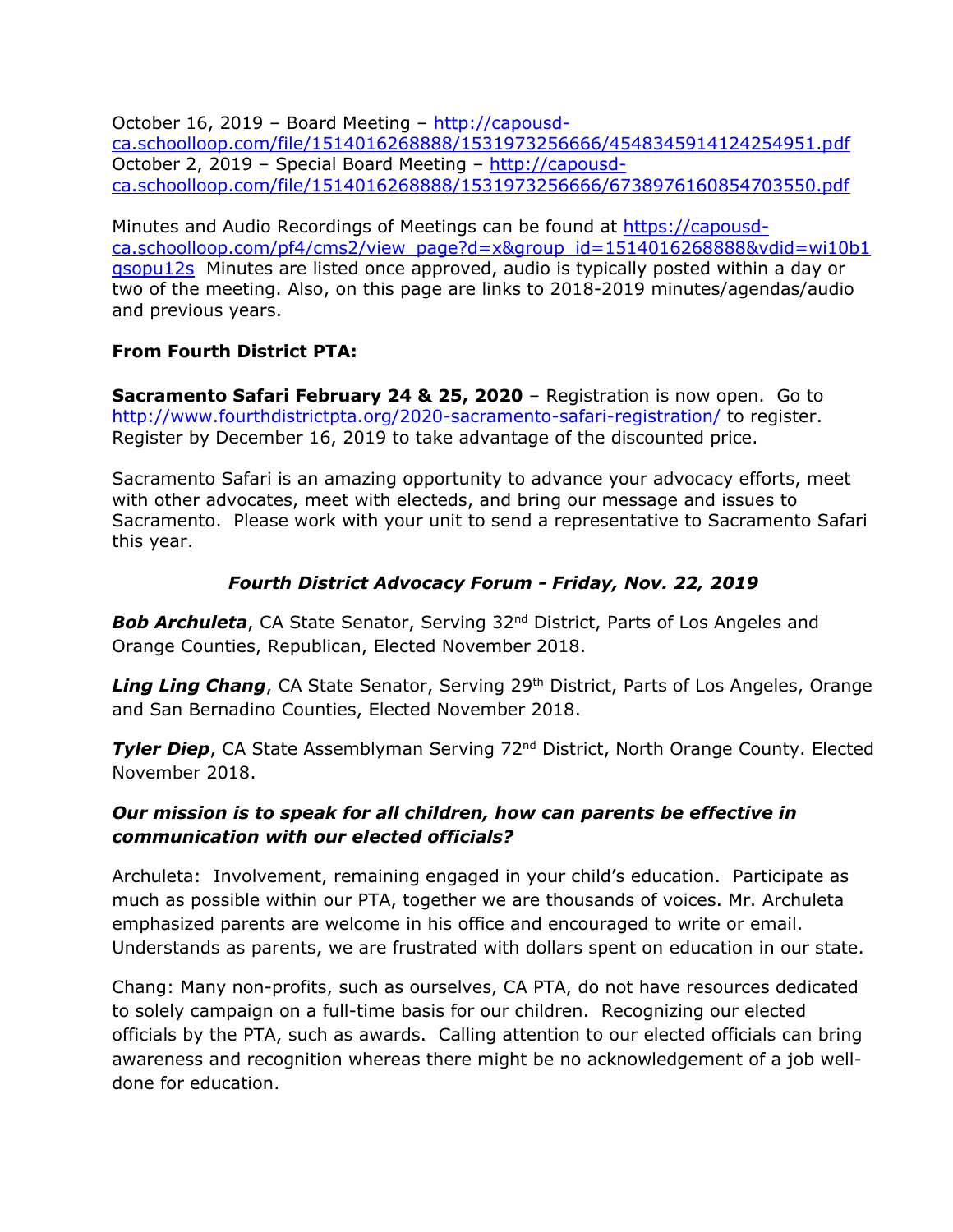Diep: First, be organized. Second, be selective. Choose our top two or three priorities and communicate with our legislators. Being prepared goes a long way in relaying our objectives as parents.

### *What are the three top challenges in 2020?*

Archuleta: Homelessness. Creating solution for our local homeless in each city. Allowing for affordable housing, entry-level people, housing – a master plan. Public safety continues to be on the mind of many parents.

Chang: Homelessness, Mental Health and Addiction. Housing and Energy rounded out Miss Chang's concerns.

Diep: Homelessness/Mental Health, Utility/Wildfire and Prisons/Jails – mental health issues associated with being incarcerated.

## *Governor Newsom has made an investment in ages 0-5 early education, step in the right direction?*

Archuleta: Education gives you an invitation to participate. Early education funding is necessary and long overdue. Education will help to end poverty. Investing in our school facilities, needs to happen as soon as possible. Gov. Newsom has helped but more needs to be done. Would like to see a bill allowing parents a two-hour window to visit, volunteer and/or somehow engage with their child's school without fear of reprise from their employers.

Chang: She is a co-author of Pre-k for all. Advocate for STEM in all schools with the latest 21<sup>st</sup> century technology. Modernization of public education.

Diep: Governor being cautious, most income to the state is from the wealthy. Stop pushing businesses out of California. Ensure high-quality, high-paying jobs as to keep families in California. Public schools in our state require much needed renovations and/or new buildings need to be planned and anticipated.

To conclude – all representatives spoke of the importance of parent involvement in their children's education and how parents are the best advocates for education.

**Please join us for the next 4th District Advocacy Forum on January 24, 2020, at 9:30am** at the Fountain Valley Unified District Offices for the Superintendent Roundtable. More information regarding this event will come in at the start of January 2020.

## **Talking Points for Legislative Chairs, November 2019**

Details are in the November issue of the *Advocacy Communicator.*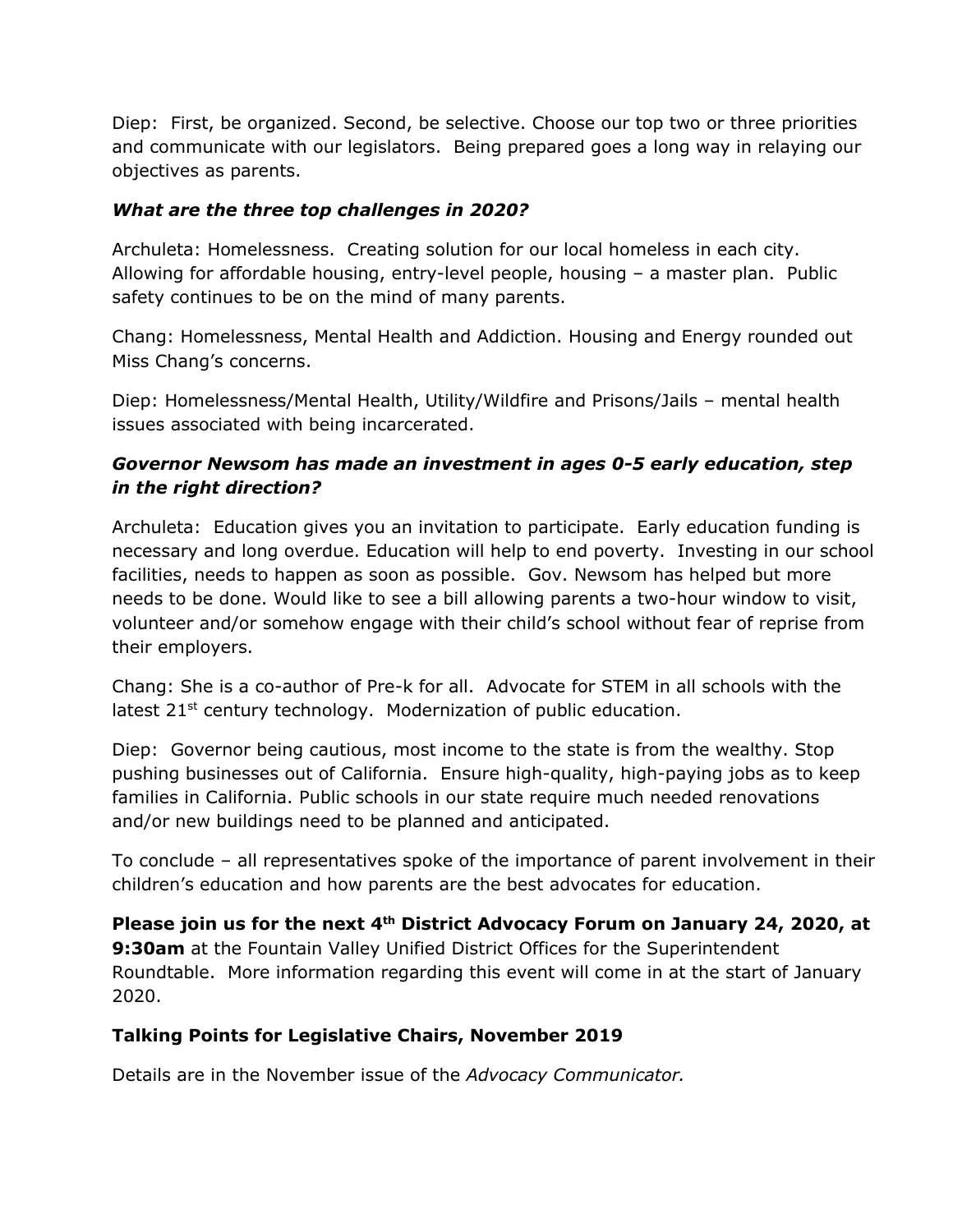- A number of bills that California State PTA supported were passed and signed into law. One of them puts a \$15 billion school construction and modernization bond on the March, 2020, ballot. There were also bills dealing with school start times, civil suits by childhood sexual assault victims, smartphones in schools, charter schools, and immunizations, among other topics.
- California State PTA is co-sponsoring AB 39, which would set a new goal for the Local Control Funding Formula with the intention of bringing our state into the top ten nationwide in per-pupil funding. The bill was passed by the Assembly in the last legislative session and may be considered by the Senate in January.
- Registration is open for Sacramento Safari! Who is going?
- The *Communicator* has an explanation about the school boards that run each of our school districts and the County Board of Education, which oversees the Orange County Department of Education.
- The next CAPTA advocacy conference call is on Wednesday, November 6. Directions are in the *Communicator*.
- There will be a Fourth District PTA Advocacy Forum is on Friday, November 22, from 9:30 a.m. to 11 a.m. The guest speakers are a state Senator and two state Assembly Members. It would be interesting to hear what they have to say about education. It's free and open to all PTA members.
- There will be another Advocacy Forum on Friday, January 24. This one will feature a group of Orange County school district superintendents. It's always very interesting to hear what they have to say. Save the date!

Back issues of the Communicator can be found at: <http://www.fourthdistrictpta.org/advocacy-communicator/>

## **CA PTA Monthly Advocacy Calls:**

Join California State PTA Director of Legislation, Shereen Walter, and members of the Legislation Team for monthly calls discussing current info on what is happening in the area of advocacy at the local, state and federal level. Get a chance to hear from other local leaders around the state on how they are advocating in their school and community.

A conference call line has been reserved for every first Wednesday of the following months from  $7 - 8$  p.m.

- December 4, 2019
- February 5, 2020
- March 4, 2020
- April 1, 2020
- May 6, 2020

### **Dial-In Number:** (605) 313-4821 **Participant Access Code:** 604265#

To mute or unmute during the session, press \*6.

If you encounter any phone issues like dropped calls or long periods of silence, please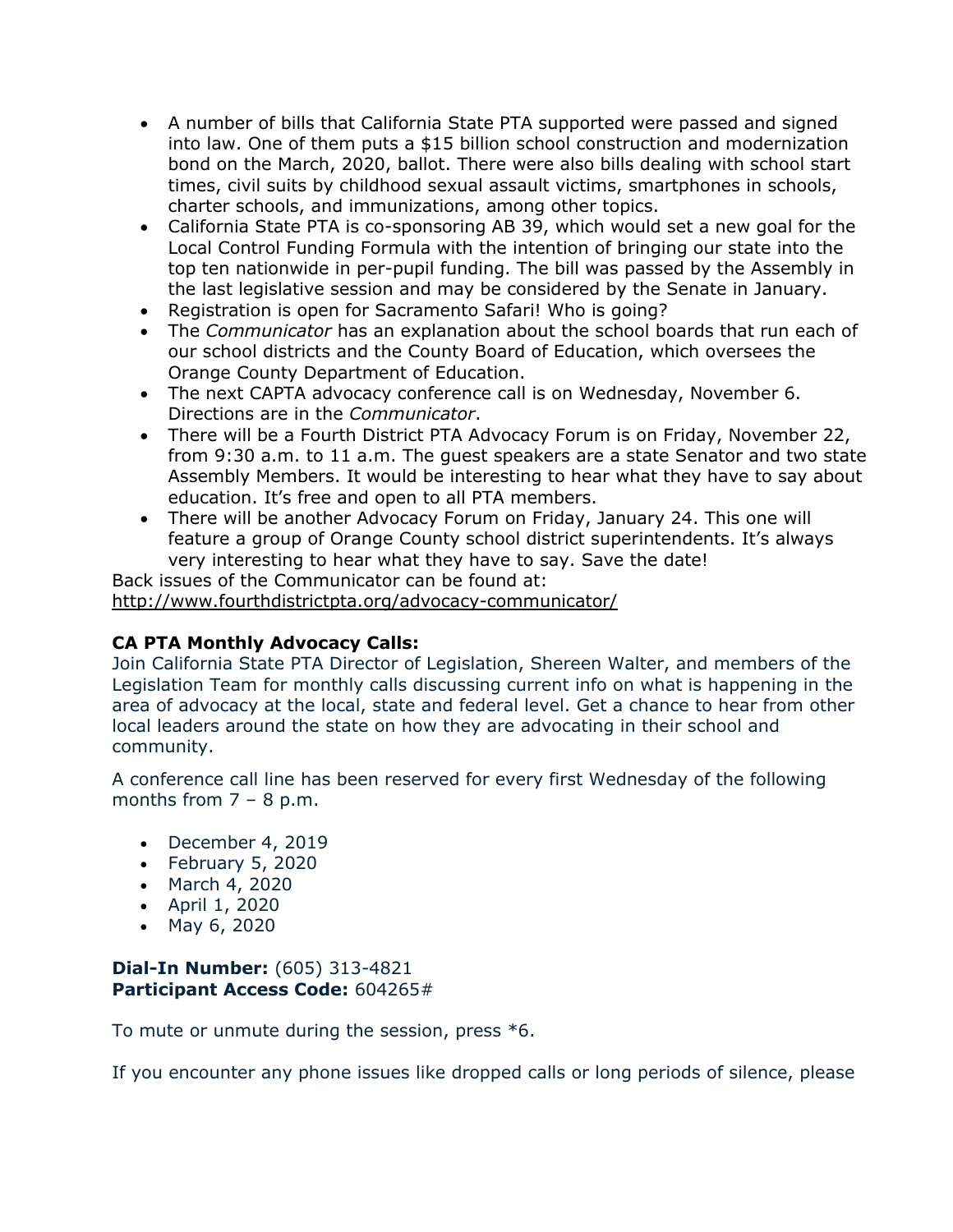hang up and dial (805) 360-1075. This reroutes you to a different port in their system so you can enter our dial-in number directly.

**Webinair with CA PTA in December!!!** Join California State PTA Director of Legislation Shereen Walter and members of the Legislation Team on Wednesday, December 4 from 7:00 $\diamond$ 8:00 p.m. for a webinar. The group will be discussing the following topics:

- Visiting a legislator in their home office: how and why?
- School Facility Bond Measure
- Federal proposal to reduce number of families receiving food assistance
- Gun violence

We are doing a **webinar** this month instead of our usual conference call, so please take note of the new registration and log in details below:

**Registration link:** [https://attendee.gotowebinar.com/register/1717658567152378123](http://capta.benchurl.com/c/l?u=9658342&e=F31627&c=4592C&t=0&l=2619006E&email=TepeYfBsuqqthho6K9B9EXzBjzlZ2TJR&seq=1)

### **Attendee PIN number:** 683-252-202

#### **Webinar ID:** 902-105-899

If your computer does not have speakers or you otherwise have trouble hearing the audio once you've logged in, mute your speakers and call 415-655-0060 to hear the discussion. (**Note:** you cannot use this phone number to hear the webinar unless you are registered and logged in.)

#### **In State News:**

**Schools keep hiring counselors, but students' stress levels are only growing: Fires, shootings, social media are taking a toll on students' mental health, and counselors are overwhelmed.** By Carolyn Jones – "Every time something happens, people say, 'Why weren't this child's needs being met?' The reality is, school counselors and psychologists are saving thousands of troubled kids every day," said Shane Jimerson, a professor in the Counseling, Clinical and School Psychology Department at UC Santa Barbara who specializes in school crisis and trauma. "But the demand is increasing exponentially and its's harder and harder to keep up." Read the complete article at [https://edsource.org/2019/schools-keep-hiring-counselors-but-students](https://edsource.org/2019/schools-keep-hiring-counselors-but-students-stress-levels-are-only-growing/)[stress-levels-are-only-growing/](https://edsource.org/2019/schools-keep-hiring-counselors-but-students-stress-levels-are-only-growing/)

**'Moderate' funding increase predicted for California schools, community colleges in 2020-21: Not much of an extra \$3.4 billion to spare after paying pension expenses.** By John Fensterwald – K-12 schools and community colleges can anticipate a "moderate" 4.2 percent increase in funding in the 2020-21 state budget, instead of a long-anticipated recession, the Legislative Analyst's Office predicted on Wednesday in its annual fiscal forecast. But school and college districts won't be feeling flush, the LAO said, mandated retirement contributions and a small cost-of-living increase will eat up most of the additional \$3.4 billion they can expect in revenue from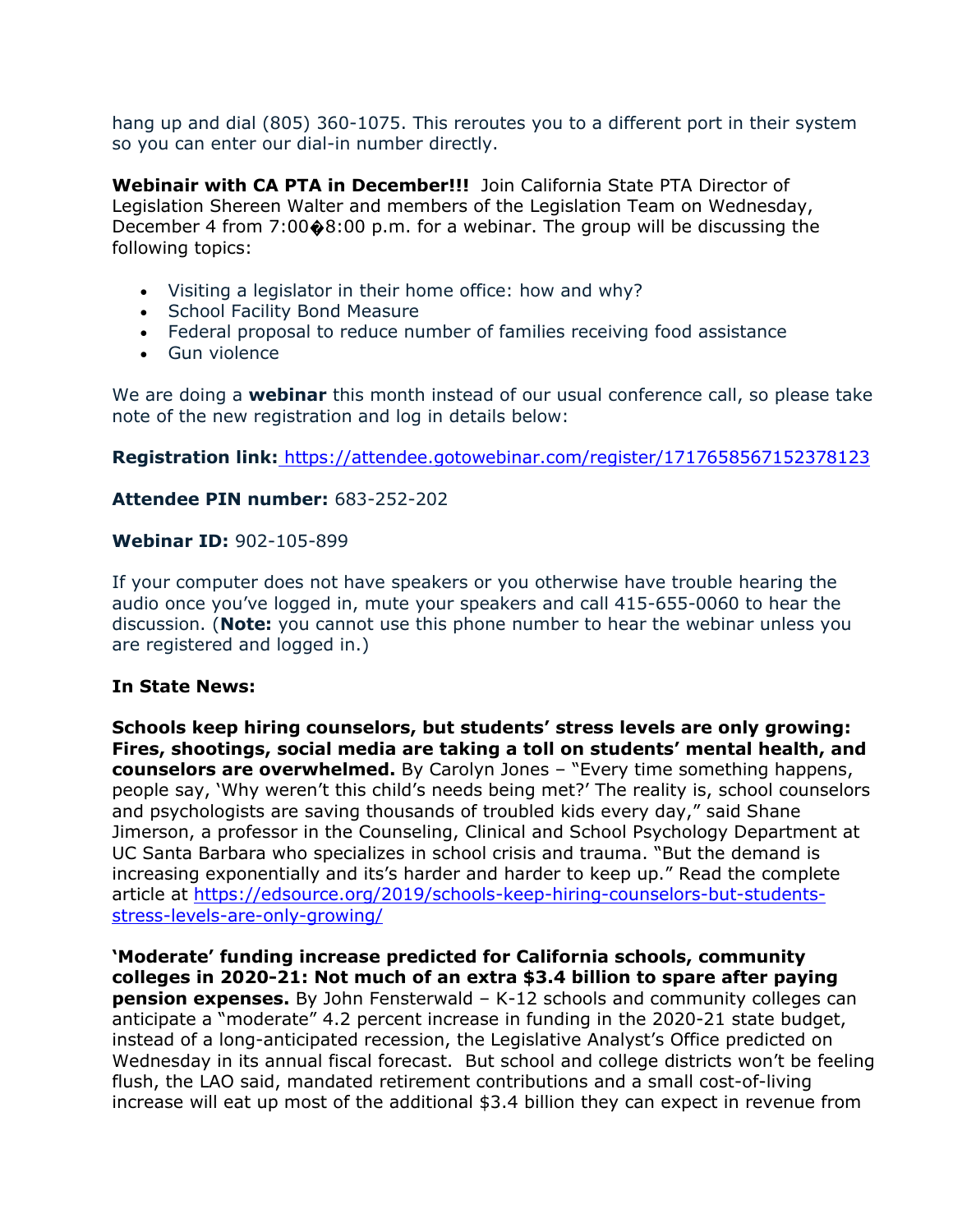Proposition 98. That's the formula that determines the minimum portion of the state's General Fund that must go to K-14. Prop. 98 increased \$2.9 billion in the current budget from the previous fiscal year. Read the complete article at: [https://edsource.org/2019/moderate-funding-increase-predicted-for-california-schools](https://edsource.org/2019/moderate-funding-increase-predicted-for-california-schools-community-colleges-in-2020-21/)[community-colleges-in-2020-21/](https://edsource.org/2019/moderate-funding-increase-predicted-for-california-schools-community-colleges-in-2020-21/)

**For better or worse, school construction bond on March 2020 ballot will be Prop. 13: Nothing fishy: Number came up in 10-year cycle of assigning numbers.** By John Fensterwald – You don't have to be superstitious to fear the number 13. Both supporters and opponents of a proposed \$15 billion school and college construction bond headed for the March 2020 state ballot are somewhat apprehensive now that the Secretary of State has designated it Proposition 13. Read the complete article at [https://edsource.org/2019/for-better-or-worse-school-construction-bond-on](https://edsource.org/2019/for-better-or-worse-school-construction-bond-on-march-2020-ballot-will-be-prop-13/619537)[march-2020-ballot-will-be-prop-13/619537](https://edsource.org/2019/for-better-or-worse-school-construction-bond-on-march-2020-ballot-will-be-prop-13/619537)

**State audit finds education money not serving high-needs students, calls for changes in funding law: Legislature urged to amend Local Control Funding Formula** by John Fensterwald – In its first detailed examination of former Gov. Jerry Brown's landmark school funding law, the California State Auditor sharply criticized the Legislature and State Board of Education for failing to ensure that billions of dollars have been spent on low-income children and other students targeted for additional state money. – Read the complete article at: [https://edsource.org/2019/state-audit](https://edsource.org/2019/state-audit-finds-education-money-not-serving-high-needs-students-calls-for-changes-in-funding-law/619504)[finds-education-money-not-serving-high-needs-students-calls-for-changes-in-funding](https://edsource.org/2019/state-audit-finds-education-money-not-serving-high-needs-students-calls-for-changes-in-funding-law/619504)[law/619504](https://edsource.org/2019/state-audit-finds-education-money-not-serving-high-needs-students-calls-for-changes-in-funding-law/619504)

**California spending over \$13 billion annually on special education** by Louis Freedberg – Spending on special education students in California has increased by just over 20 percent over the past decade – from \$10.8 billion to \$13 billion in inflationadjusted figures, according to a new report (LAO: Overview of Special Education in California [https://lao.ca.gov/Publications/Report/4110\)](https://lao.ca.gov/Publications/Report/4110) That's just one of the startling figures in the report from the Legislative Analyst's Office that provides a detailed overview of California's special education system, which now serves some 800,000 students with physical, cognitive and learning disabilities. Read the complete article at: [https://edsource.org/2019/california-spending-over-13-billion-annually-on-special](https://edsource.org/2019/california-spending-over-13-billion-annually-on-special-education/)[education/](https://edsource.org/2019/california-spending-over-13-billion-annually-on-special-education/)

**Census 2020** – In April 2020, the next US Census taking happens. It is important for an accurate count to occur. The results of the Census impact school funding from the federal level, apportionment of seats within the state and federal elected houses, and helps decide where new infrastructure is built. Here is a helpful site for all things Census: <https://occensus.org/>

**Census Bureau launches Statistics In Schools program ahead of 2020 Census**  by Shawna De La Rosa – While part of the program's purpose is to encourage students to urge their families to participate in the 2020 Census, the statistics gleaned from the work unlock valuable – and interesting – data that can encourage deeper math exploration. Many math and science professionals believe schools need to teach more statistic and data analysis, with some saying statistics is more important than calculus.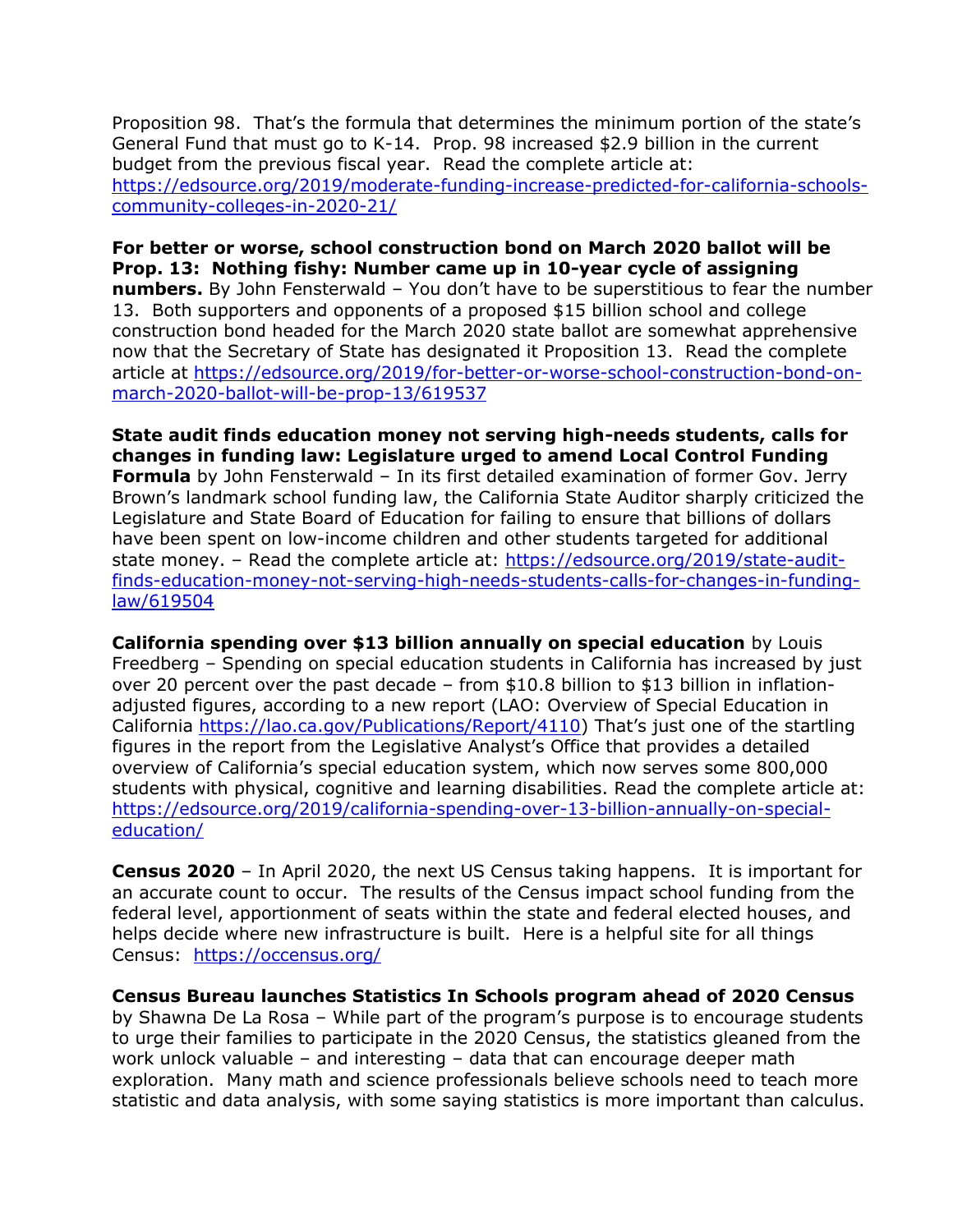Read the entire article at: [https://www.educationdive.com/news/census-bureau](https://www.educationdive.com/news/census-bureau-launches-statistics-in-schools-program-ahead-of-2020-census/)[launches-statistics-in-schools-program-ahead-of-2020-census/](https://www.educationdive.com/news/census-bureau-launches-statistics-in-schools-program-ahead-of-2020-census/)

### **At the National Level:**

**The Power of a Wealthy PTA: Thanks to parents' donations, some public schools can afford shiny extras like coding classes, camping trips, and classroom iPads** by Suzanne Cope – Parent-teacher associations, or PTAs, are generally considered quaint and charming at best, and innocuous at worst. Run by volunteers, they are known for organizing bake sales and holiday parties, and buying gifts for Teacher Appreciation Day. But PTAs, despite their wholesome reputation, can also wield significant financial power, helping determine which programs a school can afford to offer. A PTA at a well-off school might raise a million dollars or more to pay for additional teachers' salaries, band or orchestra instruments, a new library, iPads for classrooms, field trips, or other initiatives. Read the complete article at [https://www.theatlantic.com/education/archive/2019/11/pta-fundraising](https://www.theatlantic.com/education/archive/2019/11/pta-fundraising-schools/601435/)[schools/601435/](https://www.theatlantic.com/education/archive/2019/11/pta-fundraising-schools/601435/)

### **From the National PTA:**

### **Advocacy letters for National PTA:**

Please visit the Take Action site<https://www.pta.org/home/advocacy/take-action> to send a letter to your Congress members on the issues of the day/week/month. Here you can keep up-to-date on the latest issues the National PTA is supporting or opposing.

The 116<sup>th</sup> Congress is considering the following legislation items. The National PTA is supporting (green checkmarks) or opposing (red x) the following items:

### **Child Health and Safety**

Ø H.R. 5: Equality Act | 116th Congress (2019-2020) ŏ H.R. 662: REACH Act | 116th Congress (2019-2020) ◙ H.R. 852: Get the Lead Out of Schools Act | 116th Congress (2019-2020) Ø H.R. 2311: Anti-Lunch Shaming Act of 2019| 116th Congress (2019-2020) H.R. 2599: Suicide and Threat Assessment Nationally Dedicated to Universal Prevention Ø Act of 2019 | 116th Congress (2019-2020) H.R. 3451: To protect children affected by immigration enforcement actions 116th Ø Congress (2019-2020) H.R. 3452: To amend part E of title IV of the Social Security Act to ensure that immigration status alone does not disqualify a parent, legal guardian, or relative from being a placement for a foster child, to authorize discretion to a State, county, or other political subdivision of a State to delay filing for termination of parental rights in foster care cases in which an otherwise fit and willing parent or legal guardian has been deported or is involved in (including detention pursuant to) an immigration 116th Congress (2019-2020)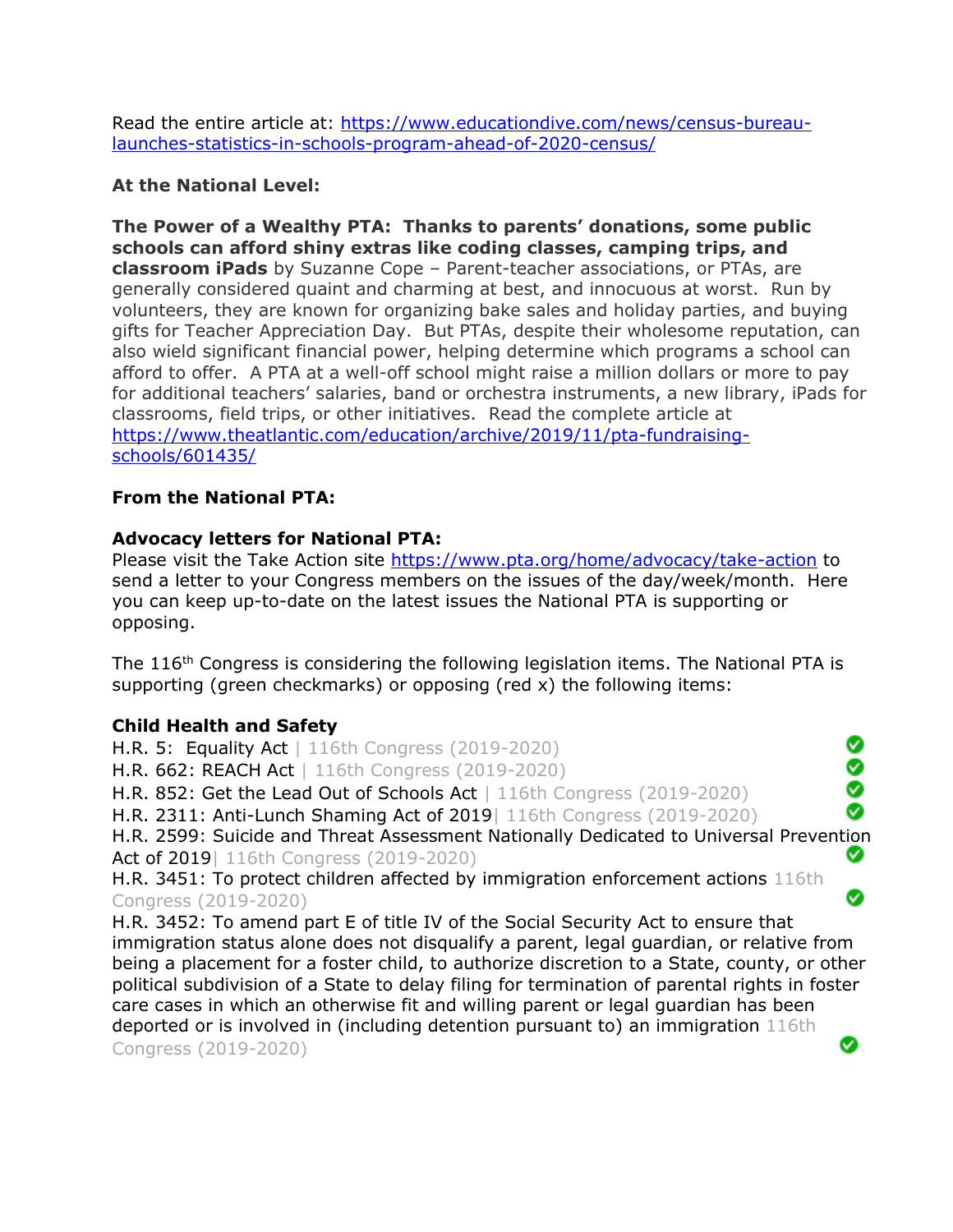H.R. 4019: To protect and educate children about the dangers of e-cigarettes and other electronic nicotine delivery systems, and for other purposes 116th Congress (2019-2020)

H.R. 4381: To effectively staff the public elementary schools and secondary schools of the United States with school-based mental health services providers| 116th Congress (2019-2020)

S. 788: A bill to prohibit discrimination on the basis of sex, gender identity, and sexual orientation, and for other purposes | 116th Congress (2019-2020)

S. 1119: A bill to amend the Richard B. Russell National School Lunch Act to prohibit the stigmatization of children who are unable to pay for meals| 116th Congress (2019- ∞ 2020)

S.1832: A bill to protect and educate children about the dangers of e-cigarettes and other electronic nicotine delivery systems and for other purposes 116th Congress Ø (2019-2020)

S. 2097: Protecting Sensitive Locations Act 116th Congress (2019-2020)

S.2492: Suicide Training and Awareness Nationally Delivered for Universal Prevention Act of 2019 | 116th Congress (2019-2020) Ø

Ø

Ø

Ø

ఴ

Ø

Ø

8<br>8

S. 2499: A bill to effectively staff the public elementary schools and secondary schools of the United States with school-based mental health services providers | 116th Ø

## Congress (2019-2020)

S. 2548: A bill to amend the Elementary and Secondary Education Act of 1965 to address and take action to prevent bullying and harassment of students 116th Congress (2019-2020)

S. 2600: A bill to promote minimum State requirements for the prevention and treatment of concussions caused by participation in school sports and for other purposes| 116th Congress (2019-2020)

## **Education Technology and Student Data Privacy**

H.R. 1693: To require the Federal Communications Commission to make the provision of Wi-Fi access on school buses eligible for E-rate support 116th Congress 2019-2020 Ø S. 558: CAMRA Act| 116th Congress (2019-2020)

S.738: A bill to require the Federal Communications Commission to make the provision of W-Fi access on school buses eligible for E-rate support |116th Congress (2019-2020 $\bullet$ ) S.1167: A bill to require the Assistant Secretary of Commerce for Communications and Information to establish a State Digital Equity Capacity Grant Program, and for other purposes | 116th Congress (2019-2020) Ø

## **Elementary and Secondary Education**

H.R. 69: Ending Common Core and Expanding School Choice Act| 116th Congress (2019-2020)

H.R. 865: To provide for the long-term improvement of public school facilities, and for other purposes. | 116th Congress (2019-2020) H.R. 4220: Chronic Absenteeism Reduction in Every School (CARES) Act | 116th Congress (2019-2020)

S. 5: Educational Opportunities Act. | 116th Congress (2019-2020)

S. 213: A bill to amend the SOAR Act. | 116th Congress (2019-2020)

S. 235: Teachers Are Leaders Act | 116th Congress (2019-2020)